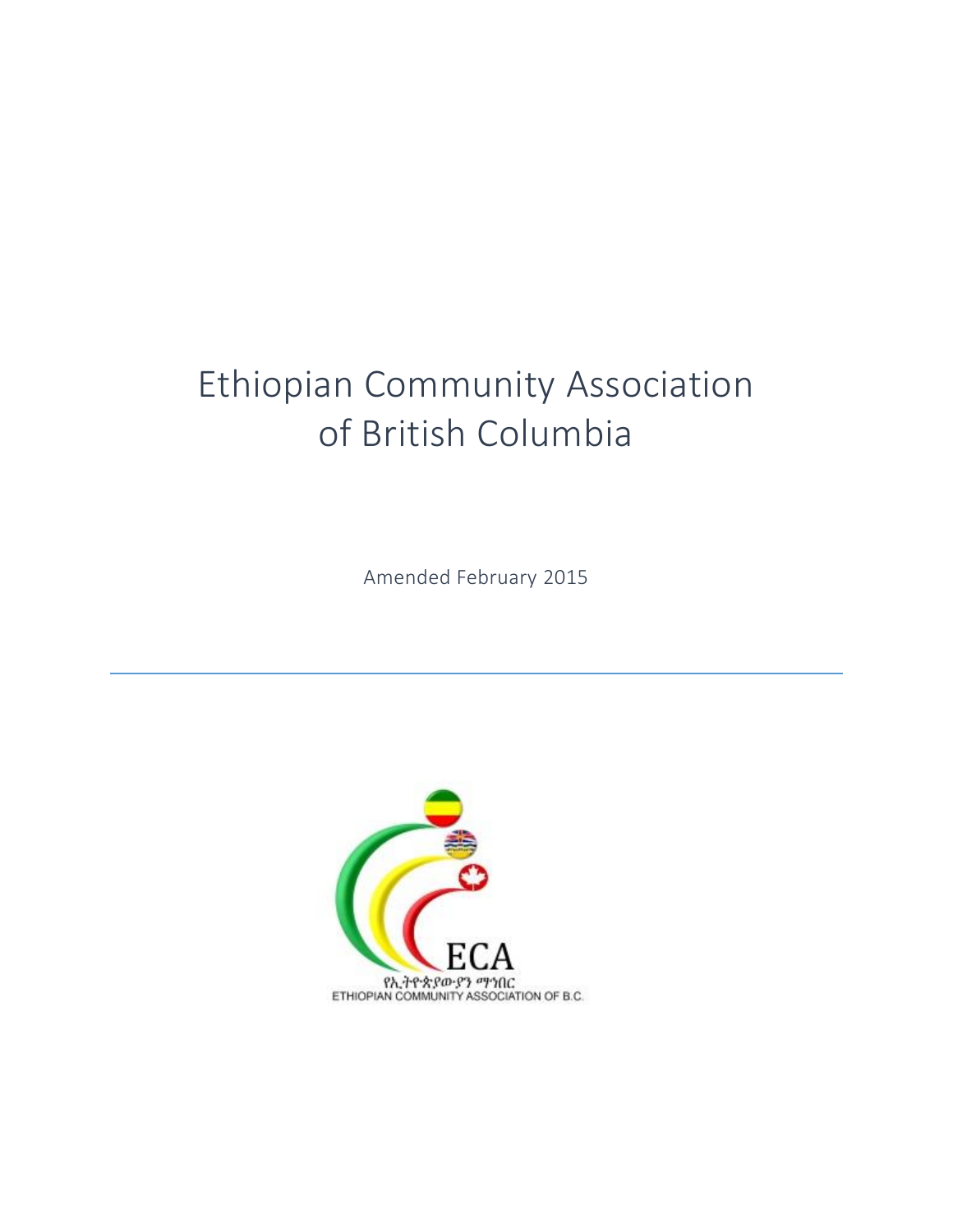| Page |
|------|
|      |
|      |
|      |
|      |
|      |
|      |
|      |
|      |
|      |
|      |
|      |
|      |
|      |
|      |
|      |
|      |
|      |
|      |
|      |

# Table of Contents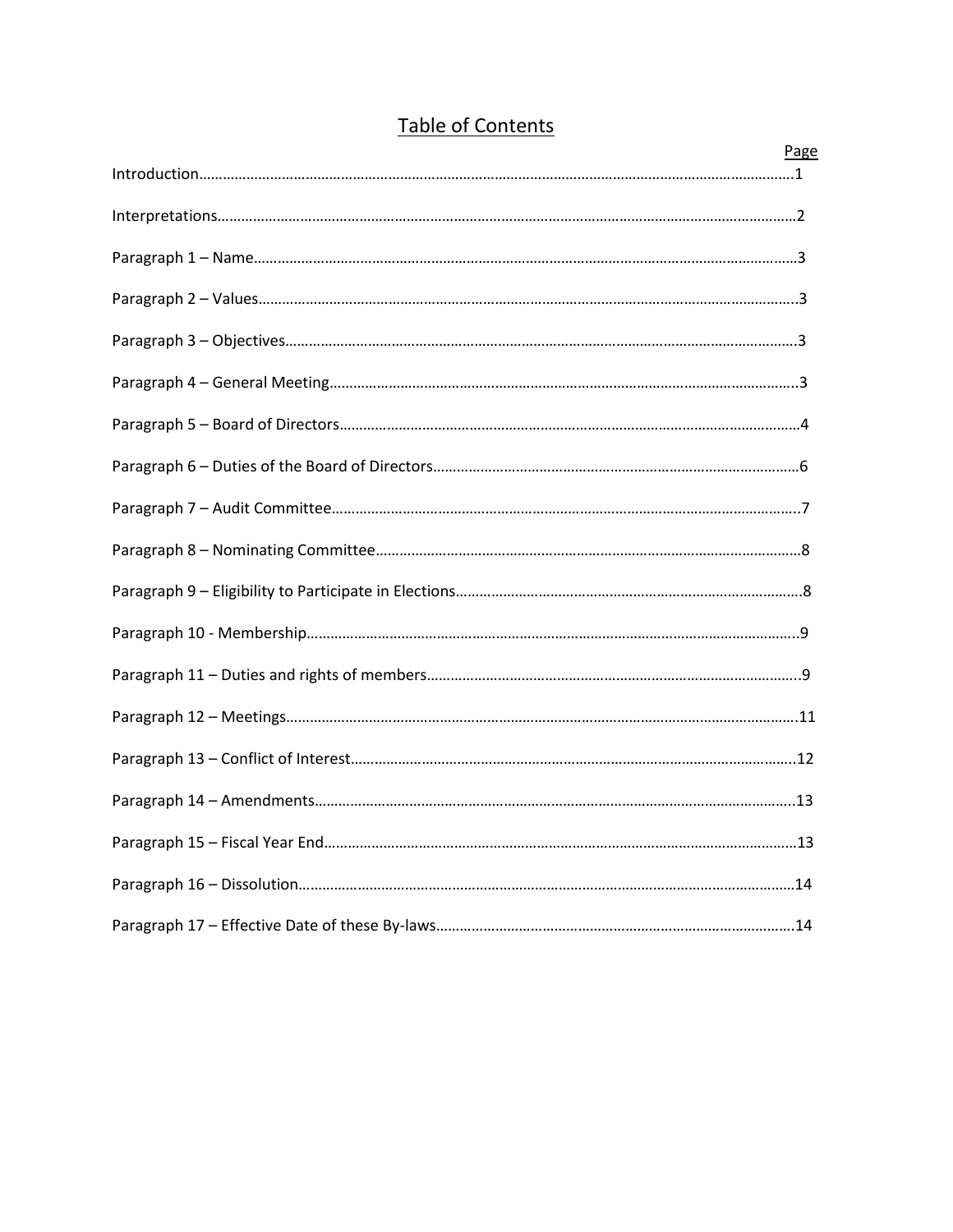# **Introduction**

It is universally understood that people have migrated from region to region throughout history. Immigrants have, over the years, banded together to cooperate in the process of overcoming hardships as they assimilate in the new lands while, simultaneously, preserving their identity.

It was with this spirit of assimilation through cooperation that we, Ethiopians and descendants of Ethiopian immigrants, came together 30 years ago in 1985 to form the Ethiopian Community of British Columbia in an effort to serve those who reside in the Greater Vancouver area. These bylaws were written following the Annual General Meeting held in March 2014 where the Members decided to amend the preceding bylaws in order to better serve the purposes of the Society.

As the Executive Committee was charged with drafting the new by-laws, it held extensive meetings over the months where it consulted with other Ethiopian societies from neighbouring regions, reviewed their respective by-laws, conducted a thorough analysis of the gaps that existed within the old by-laws of the Society in light of organizational problems that had arisen in the past, and, having filtered its findings with reference to the Society Act of British Columbia, completed these drafts in November 2014.

These amended by-laws represent significant changes in that we have removed redundant paragraphs, have enhanced the congruence and consistency of important paragraphs and have added several new ones. As we humbly present the amended draft with this letter, we want to express our gratitude to the General Assembly for its confidence in us by charging us with the responsibility of creating these by-laws with the noble purpose of improving the manner in which we can serve our cherished community.

The By-laws Amendment Committee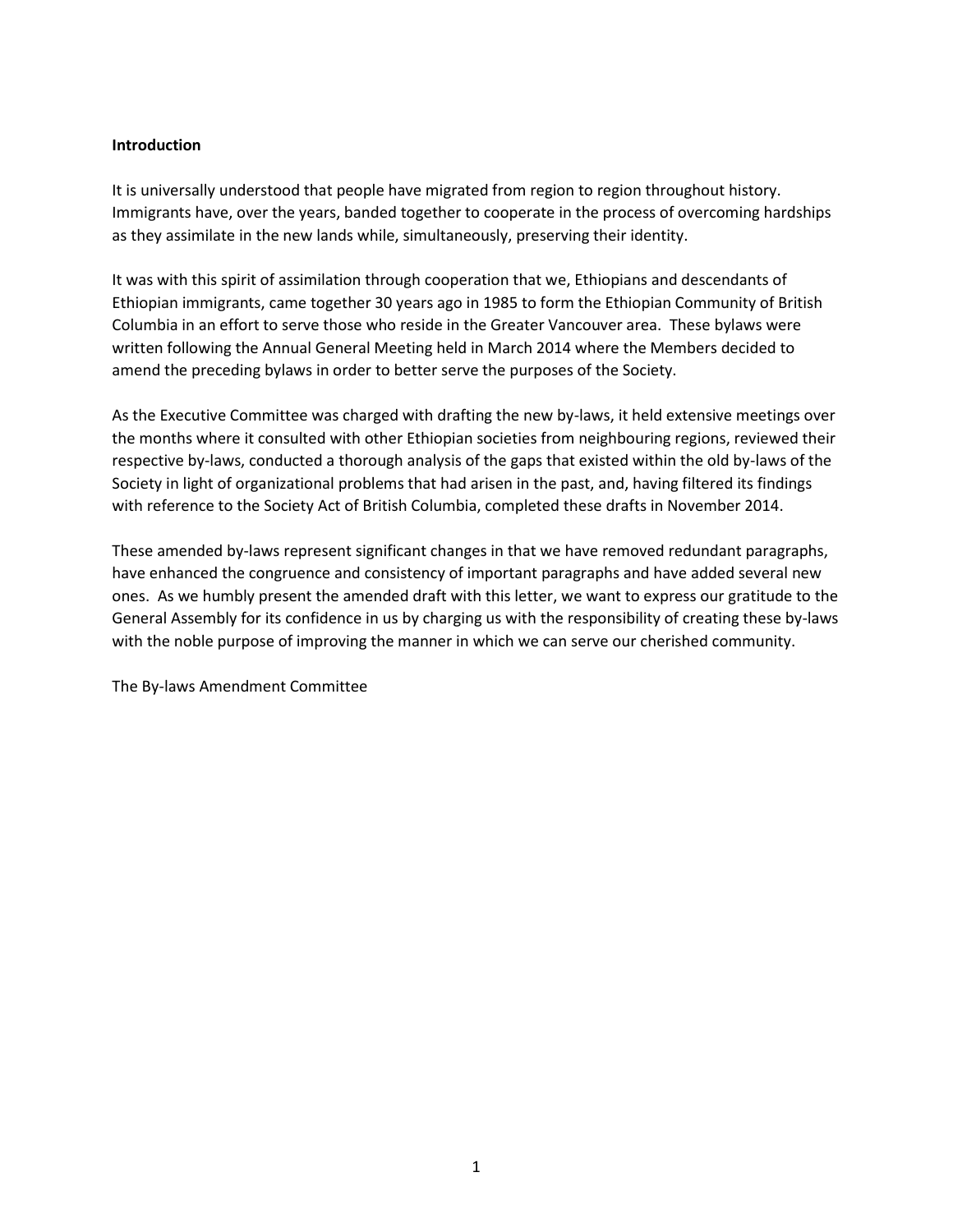# **Interpretation**

In these by-laws, unless the context otherwise requires it, all references to inanimate objects will equally address the singular and the plural.

- **Ethiopian and Ethiopian Descent** Ethiopian by birth or born of Ethiopian parents or their descendants.
- **Society** The Ethiopian Society of British Columbia formed in British Columbia, Canada
- **General Assembly** The assembly of the members of the Society where a minimum of 50% of the membership plus 1 (one) member are present.
- **Board of Directors** a committee comprising individuals elected by the General Assembly of Members, responsible for the day to day function of the Society, authorized to act as a legal representative of the Society and responsible to the General Assembly of Members.
- **Audit Committee –** a committee comprising of individuals elected by the General Assembly of Members, whose purpose is to audit the accounts, financial management and financial transactions of the Society and present the audit report to the General Assembly
- **Ad-hoc Nominations Committee** a committee comprising of individuals elected by the General Assembly of Members and charged with coordinating the election of Board of Directors and Audit Committee Members as well as managing the transfer of custody of the Society's assets during the transition of Board of Directors.
- **Executive Committee** established by and responsible to the Board of Directors and charged with the coordination of the Summer Festival, youth programs, women's programs, children's programs, programs for the elderly, the Society's administrative issues, management of the collection of dues, fees and other financial contributions and all other matters concerning the affairs of the Society as necessary.
- **Members** individuals who consent to become members and remain members in good standing by agreeing with the purposes of the Society, supporting its functions, adhering by its constitution and by-laws and have keeping their membership dues current.
- **Associate Members**  individuals who consent to be associate members and agree with the purposes of the Society, support its functions, adhere by its constitution and by-laws but are, for some undetermined reason, unable to pay the mandatory membership dues and are, therefore, ineligible to vote or stand for election of any office of the Society.
- **Honorary Members**  organizations, families or individuals who have made significant contributions to the Society.
- **Participating Individual**  an individual who, without being a member, participates in various activities which advance the purposes of the Society at the request of the Board of Directors.
- **General Meeting**  a meeting of the Membership called by the Board of Directors.
- **Special General Meeting** a meeting of the Membership other than the Annual General Meeting and an Emergency Meeting called by the Board of Directors for a specific purpose.
- **Emergency Meeting**  a meeting of the Membership other than the General Meeting or the Special General Meeting called by the Board of Directors or the Membership when emergencies concerning the Society arise.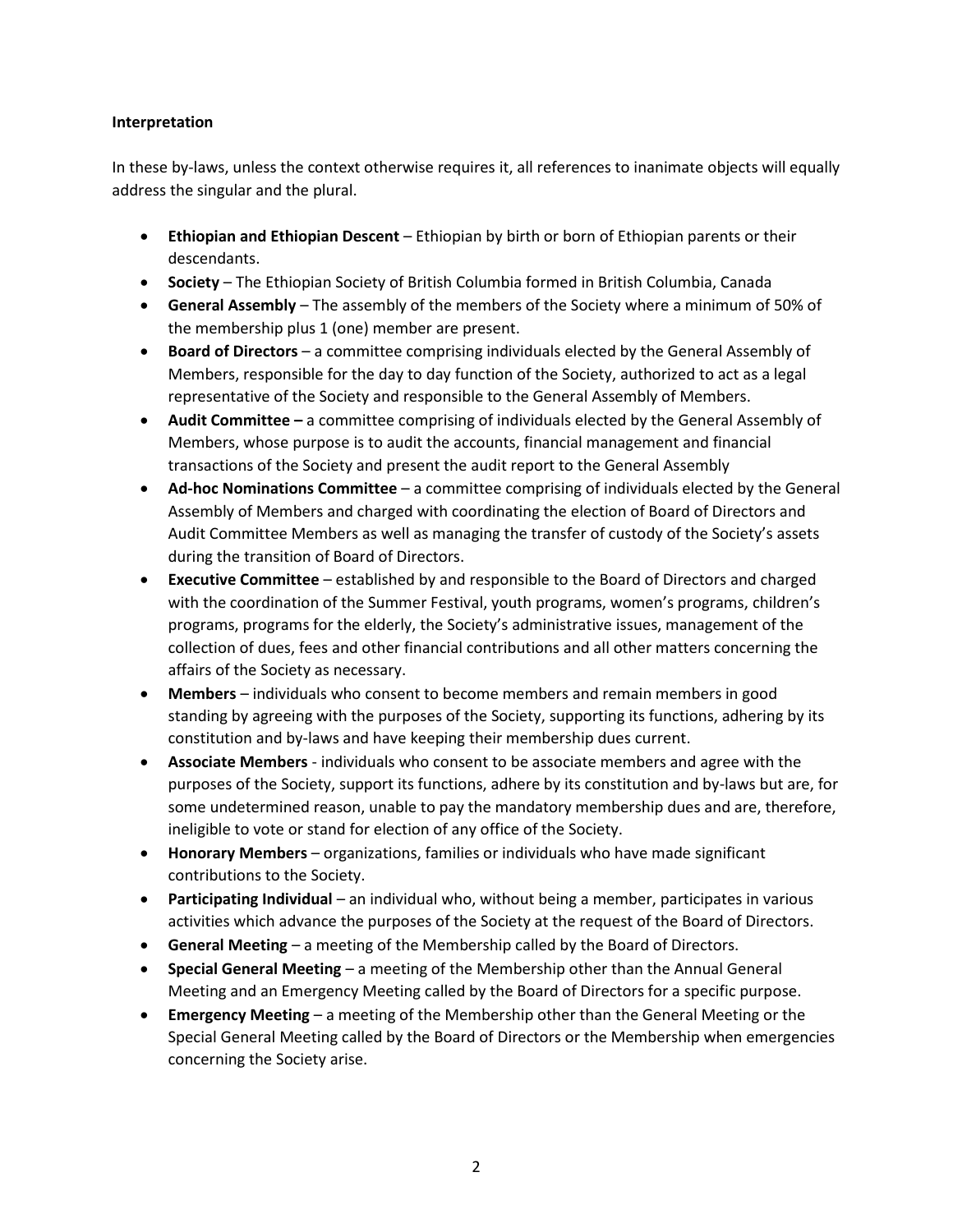# **1 Paragraph I – Name of the Society**

1.1 The name of the society is **Ethiopian Community Association of BC** and will be referred to as "the Society in these bylaws.

# **2 Paragraph II – Values of the Society**

- 2.1 The Society shall not discriminate on the basis of religion, politics, gender or ethnicity, and it will remain free of political or religious affiliation, and will abide by the Charter of Rights and Freedoms.
- 2.2 The Society shall serve and give opportunities for involvement of all Ethio-Canadians residing in the Greater Vancouver area without discrimination.
- 2.3 All of the Society's procedures will be governed democratically and, hence, all matters will be settled by a majority of votes.
- 2.4 The official business language of the Society will be Amharic and English.

# **3 PARAGRAPH III – Objectives**

- 3.1 To promote cooperation among Ethio-Canadians, to foster cultural advancement and to facilitate opportunities for solving social problems among its members.
- 3.2 To respond to man-made and natural disasters by coordinating the of raising of financial and in-kind resources
- 3.3 To research and implement various programs which assist new immigrants of Ethiopian descent in economic, social life, employment, education and other relevant areas.
- 3.4 To participate in and support all activities which help preserve Ethiopian historical, linguistic and cultural heritage.
- 3.5 To procure existing and new cultural and historical artifacts with the view of introducing them to its members and others residing in the Greater Vancouver Region.
- 3.6 To work with governmental bodies, schools, the health sector, correctional facilities, and employers in the Greater Vancouver region to help serve its membership as needed.
- 3.7 In recognition of the existence of other Ethio-Canadian associations in Canada which share the same values and purposes as the Society, to become a full participant in their effort towards the greater good at the national level.
- 3.8 The Society condemns abuse of human rights and will establish a human rights policy.

# **4 PARAGRAPH IV – General Assembly**

4.1 The General Assembly is the supreme authority of the Society responsible for the approval of all matters related to bylaws. Meetings will be held only when quorum is present. Quorum for a general meeting is greater than 51% of members in good standing. If quorum is not present at a duly called meeting, those present at a meeting duly called for a date seven days immediately following the date in which quorum was not achieved will be deemed as constituting quorum enabling the general meeting to proceed.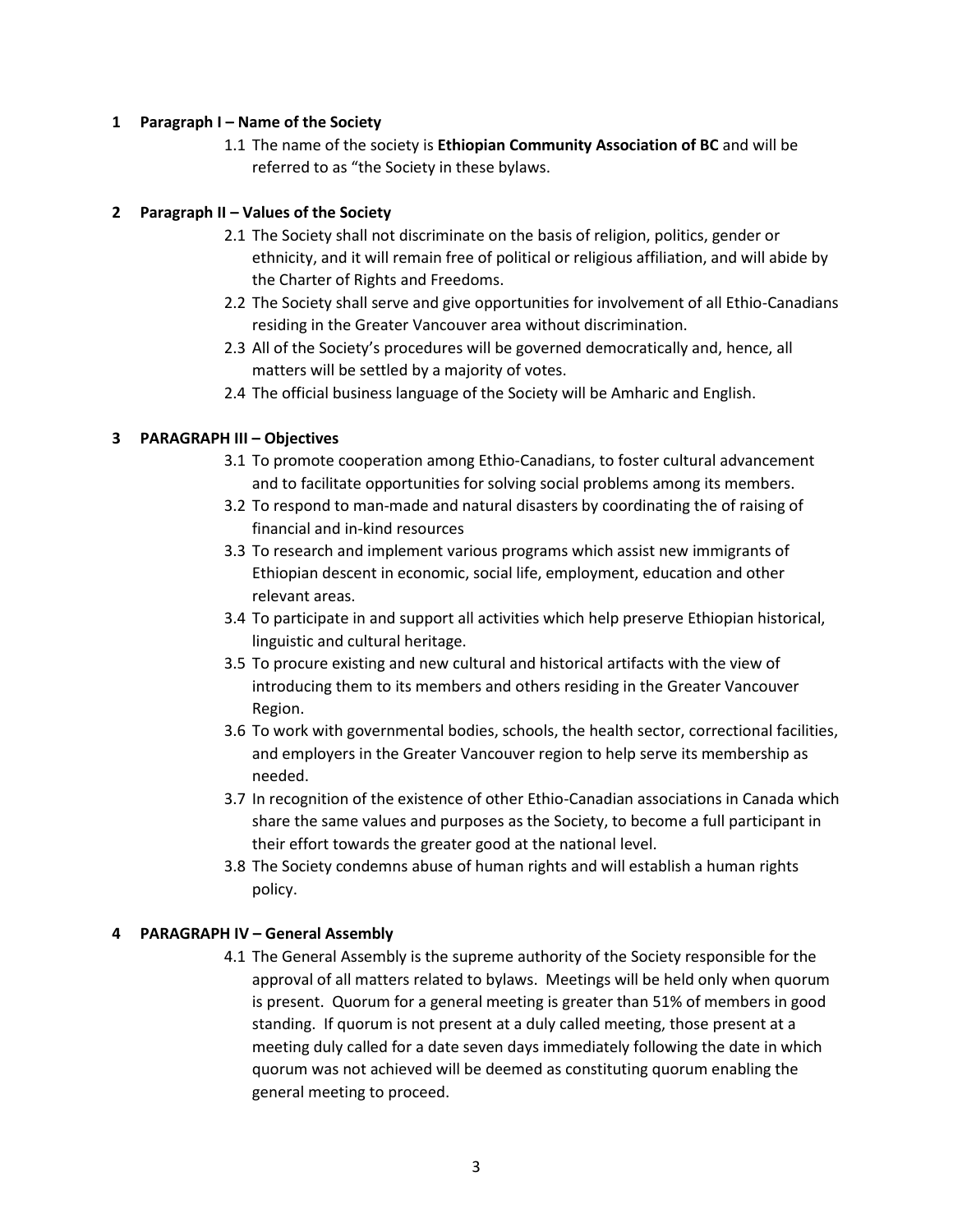- 4.2 The General Assembly has the sole authority of electing and terminating the Board of Directors, the Audit Committee and the Nominating Committee.
- 4.3 The General Assembly will review and take appropriate action relative to matters brought forth by the Members and the Board of Directors.

#### **5 PARAGRAPH V - Board of Directors**

- 5.1 The Board of Directors (the Board), consisting of seven members, will be elected by and responsible to the General Assembly. The Board will be elected for two-year terms. The number of members of the Board may be varied by the General Assembly as necessary.
- 5.2 The Board will be responsible for the day to day affairs of the Society in accordance with the guidelines and decisions of the General Assembly.
- 5.3 The Board, on condition of ratification by the General Assembly, will work and enter into agreement with various organizations in an effort to make long and short-term plans and implement activities that promote the Society's purposes and the safety and security of its members, provide financial support for funerals to member families, and provide gifts to members during various occasions such as grief and celebration.
- 5.4 The Board will have offices of President, Vice President, Secretary, Treasurer, Finance Director, Properties Director and Public Relations Director.
- 5.5 Members of the Board and Members of the Audit Committee can serve a maximum of two consecutive two-year terms after which they must take a mandatory break of two consecutive terms before becoming eligible for election.
- 5.6 The Board must call a meeting of the General Assembly within two months of receiving a compliant regarding the performance of the Board, the Audit Committee, the Nominating Committee or any other permanent committee if the complaint has been duly signed by a quarter (1/4) of the members in good standing.
- 5.7 All decisions of the Board will be made by a simple majority with the exception of cases where there is equality of votes during which the President will have the deciding vote. All decisions and proceeding will follow principles of transparency and accountability.
- 5.8 Members of the Board, the Audit Committee, the Nominating Committee and subcommittees will not receive compensation for their roles in discharging their duties in serving the Society.
- 5.9 The Board is responsible for submitting the Society's Annual Report which bears the names of the Directors to the provincial government as per the requirements of the Society Act of BC.
- 5.10 With the exception of cases of sickness and voluntary resignation, the Board can remove a member or members from office by a majority vote of the Board for such reasons as ethical issues, actions contrary to the purposes of the society, actions which damage the reputation of the society, and use of the Society's funds for personal gain. If the number of directors that have been removed is greater than one, the Board must call a Special General Meeting to elect new directors in their stead within a month. Otherwise, the meeting can be called within three months.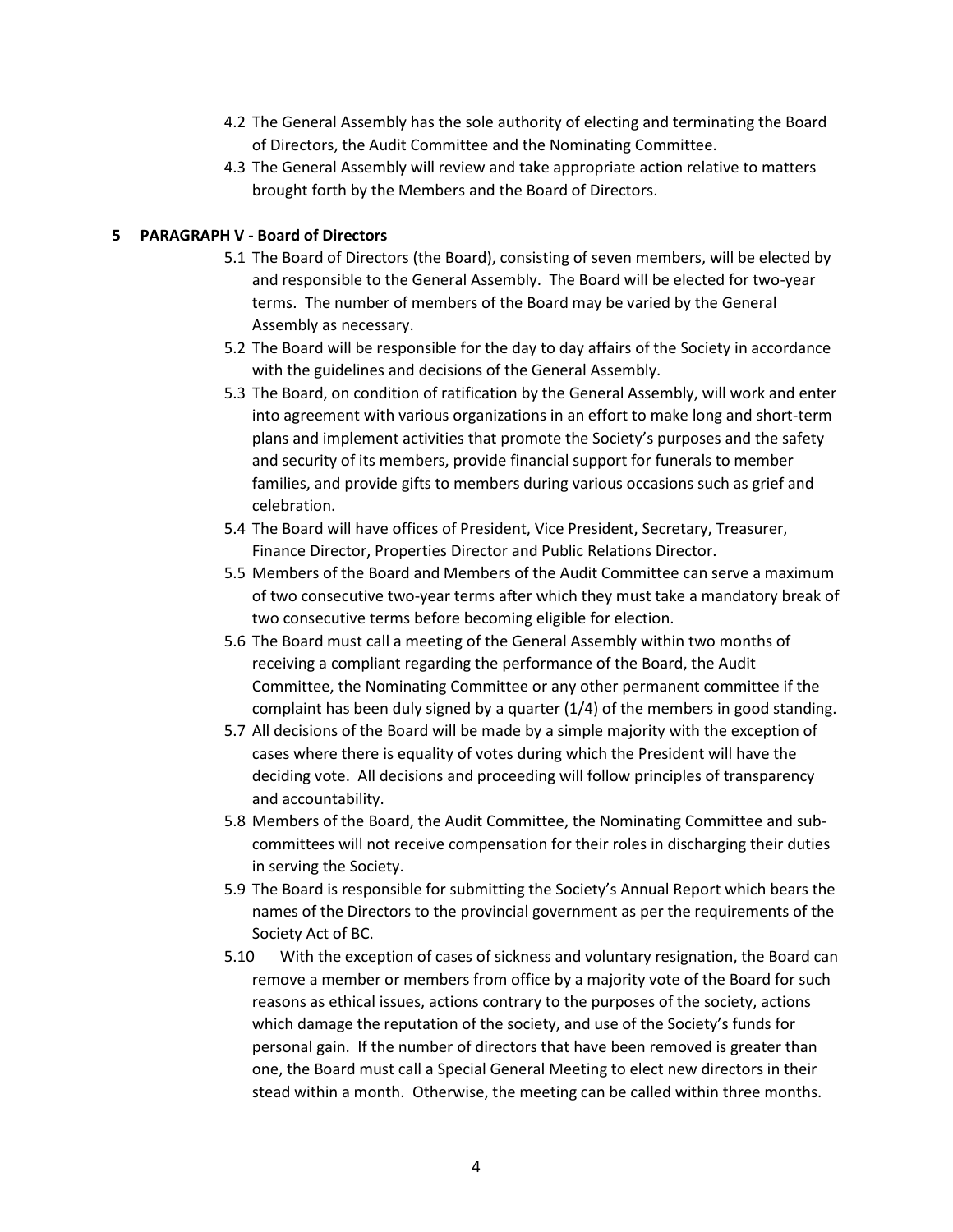- 5.11 The Board, Audit Committee and Nominating Committee, other such committee members and employees of the Society are not held personally responsible for consequences that arise from actions in the fulfilment of their duties if they have discharged their respective responsibilities with diligence, without malice, without negligence and without deliberate deviation from the authority and responsibility given to them by the Society.
- 5.12 The Board can remove any member of the Society from membership temporarily for actions contrary to the purposes of the Society until the next General Meeting to which the individual must receive a duly executed invitation from the Board. A hearing will be held by the General Assembly either in the presence of the individual where he or she will have the right to present and defend their case or in their absence if they chose not to attend after which the General Assembly will either ratify or reject the Board's temporary decision.
- 5.13 The Board, Audit Committee and Nominating Committee, other such committee members and employees of the Society during their terms of office and after their retirement are required to respect the confidentiality of the affairs of the Society. Violation of this are prosecutable in accordance with the laws of British Columbia.
- 5.14 The Board has the right to establish various sub-committees, provide guidelines and supervise the execution of activities in the course of fulfilling its duty in the service of the Society.
- 5.15 While the Board has the right to enter into borrowing and contractual agreements on behalf of the Society, except for regularly budgeted items such as the Annual Celebration of Ethiopian Day, all expenditures, contracts or borrowing agreements with a value greater than \$5,000 CAD must receive pre approval by the General Assembly.
- 5.16 While the Board is not authorised to lend or give away the Society's funds to other bodies, it may, where it is beneficial for the purposes of the Society and in a way that does not harm the Society, lend some of its property to other sister associations such as religious and social organizations. The Board is not authorised to make such lending to individuals under any circumstances.
- 5.17 From time to time, the Board will set the registration fee and the annual membership fee and, upon ratification by the General Assembly, it will become effective until the next revision. All new members must pay the registration fee.
- 5.18 The sub-committees established by the Board will draft their own guidelines of responsibilities and activities which need approval by the Board which will ensure that these are not in contradiction with the by-laws of the Society.
- 5.19 The Board must call a General Meeting within a year of its election and once every year during its term of service in accordance with the Society Act of British Columbia.
- 5.20 The Board is responsible for calling the General Meeting at which the new Directors will be elected and the transition to the next Board will be completed. The Board is responsible for facilitating the election of the Nominating Committee, preparing all matters necessary for the election and transition and specifically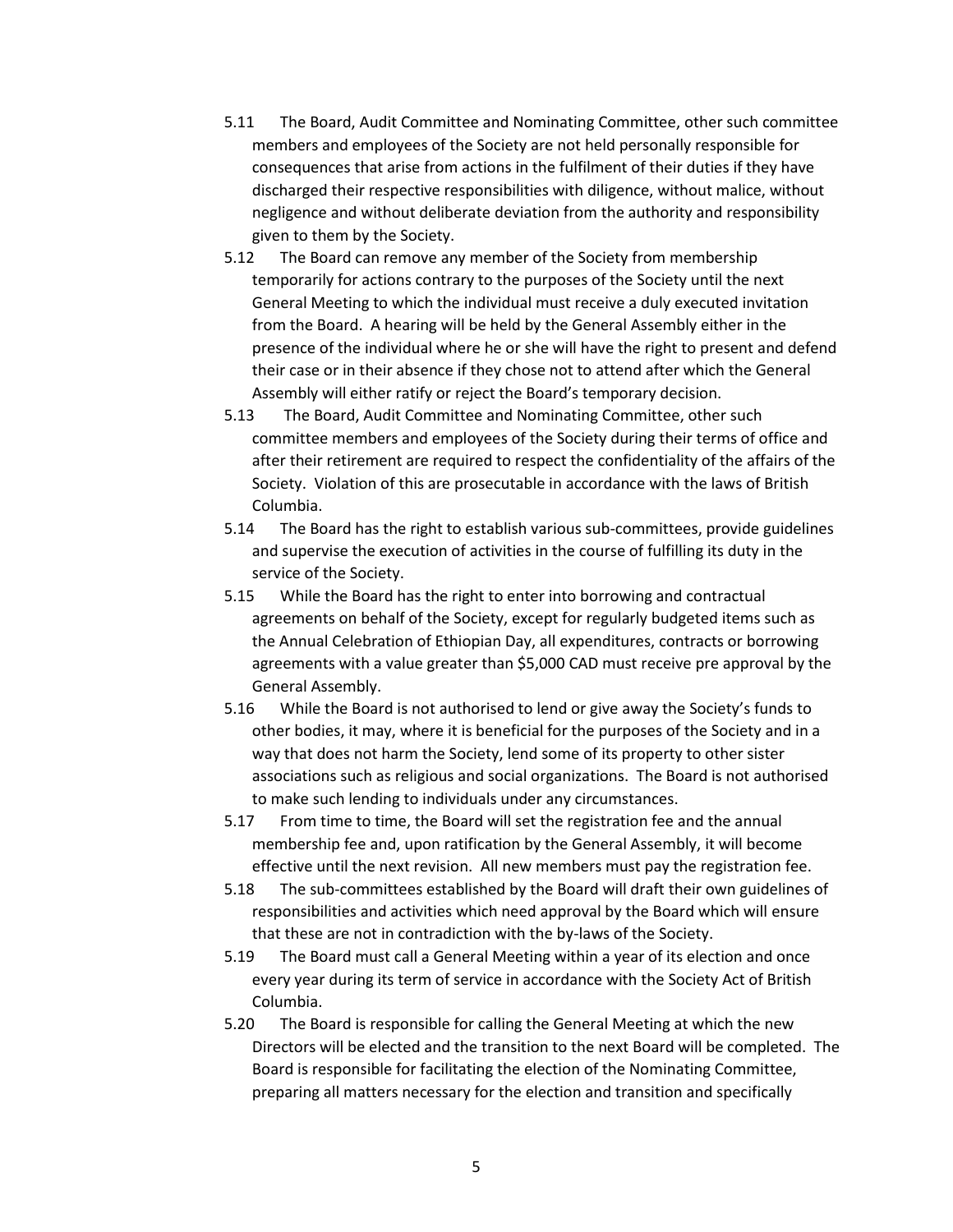preparing voting cards, a ballot box, as well as a financial, property and program transitional report to be presented before the election at the General Meeting.

#### **6 PARAGRAPH VI – Duties of the Board of Directors**

- 6.1 **President** The President is responsible for leading and directing the Society, supervises the activities of committee members, chairs the General Assembly and the Board meetings, is a signatory of the Society on matters that require approval such as borrowing agreements, cheques, and receipts and performs other duties as assigned by the Board from time to time.
- 6.2 **Vice President**  The Vice President will assume the role of the President in the absence of the President in addition to roles assigned to him or her by the Board from time to time. If the President is unable to discharge his or her duties for reasons of emergency or sickness, the President needs to notify the Board in writing that the Vice President is authorized to represent the President.
- 6.3 **Secretary**  The Secretary is responsible for taking minutes at the Board and General Meetings, issuing and sending out Notice of Meetings, preparing the agenda, in consultation with the President, for meetings and sending them out ahead of the meetings. The Secretary maintains the minutes and other records of the Society, is the custodian of the seal of the Society, supervises the employees of the Society's head office, is in charge of all written communication by the Society, ensures that written responses are given in a timely manner to all inquiries received in writing by the Society, disseminates to other members all messages received by the Society from individual members, maintains a record which includes names and updated addresses of members, signs cheques in the absence of either the President or the Treasurer and fulfils other duties as assigned by the Board from time to time.
- 6.4 **Finance Director**  The Finance Director prepares the Society's budget, coordinates and consolidates the budgets submitted by various sub-committees, ensures that approval of the budget by the General Assembly, monitors the implementation of the budget, reviews variances, prepares a record of financial and property lists of the Society in cooperation with the Treasurer and the Properties Director, prepares monthly financial reports for the Board based on information received from the Treasurer, ensures proper filing of records of income and expenses and confirms that proper forms are used to record transactions, prepares invitations for tenders as necessary in cooperation with the Treasurer and Properties Director, oversees the execution of tenders, prepares the annual financial statement which includes the balance sheet and the income statement to be included in the annual report of the Society, prepares the annual tax return of the society in cooperation with the President, co-signs cheques with either the Secretary or the President and fulfils other duties as assigned by the Board from time to time.
- 6.5 **Treasurer –** The Treasurer collects the Society's revenues, as per guidelines of the Society keeps records and files in good order transactions related to monies received and makes timely deposits in the Society's bank account, ensures that all payment requisitions are in accordance with activities approved by the Board and confirms that the goods and services related to the requisition have indeed been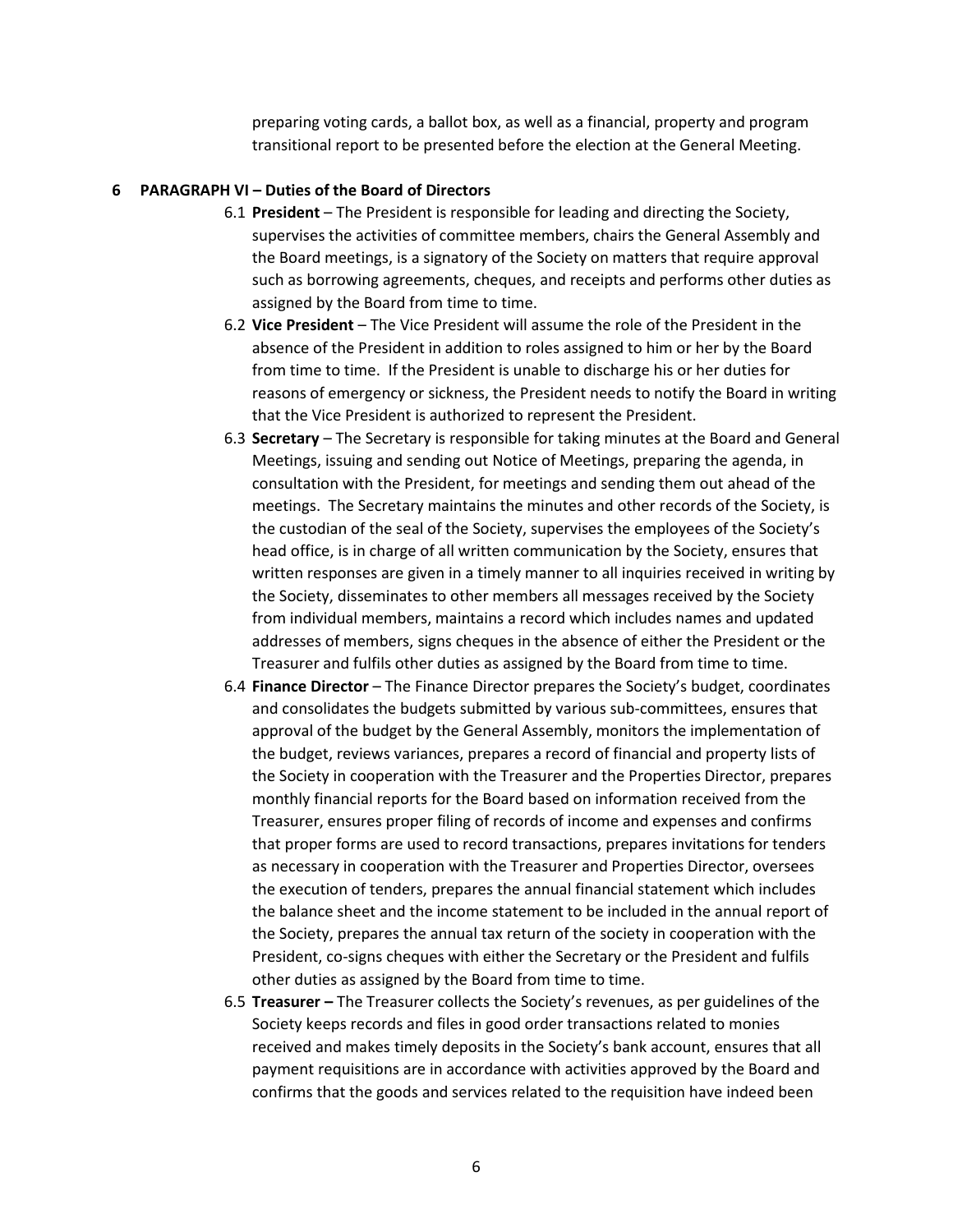received, processes payments on confirmation of the delivery of goods and services, ensures proper reconciliation of transactions and maintains records in good order, prepares a detailed financial report of income and expenditures and submits them for review to the auditor appointed by the General Assembly, collects annual dues by members, oversees all other collection of revenues, provides copies of receipts to the Finance Director, ensures the purchase and delivery of daily office supplies for the Society, monitors use office supplies, executes various expenditure and revenue functions, and fulfils other duties as assigned by the Board from time to time.

- 6.6 **Public Relations Director**  The Public Relations Director communicates the Society's purposes, activities, plans, and programs to the membership, other individuals, as well as governmental and non-governmental bodies through various means of media, distributes publications of the Society to members and the general public, endeavours to coordinate various cultural and other events with view of enhancing a positive outlook of the Society among members and the general public as well as strengthening the Society's presence, carries out various activities to generate positive publicity for the Society, pictorially records the activities of the Society and keeps these records in the custody of the head office. The Public Relations Director coordinates and oversees the publication of the Society's magazine in cooperation with those responsible for it. The Public Relations Director may be assigned various tasks from time to time by the Board.
- 6.7 **Properties Director**  The Properties Director is supervises the use and custody of all real and other properties of the Society in cooperation with the Secretary, maintains a properties record which includes control numbers, sources, value, quantity and location of all properties, stores property items in the storage facilities of the Society, makes property available to committee members at their request with duly executed requisition form, ensures the return of items which have been requisitioned, prepares requisition forms, supervises and ensures that property items are stored in good order preventing damage or spoilage, and fulfils other duties as assigned by the Board from time to time.

#### **7 PARAGRAPH VII – Audit Committee**

- 7.1 The Audit Committee will be elected for a two-year term by the General Assembly which will have the sole authority over it.
- 7.2 Only individuals who have had one year of membership in good standing are eligible for membership on the Audit Committee.
- 7.3 For purposes of avoiding conflict of interest, members of other committee members are ineligible for membership in the Audit Committee. The Audit Committee is composed of a chair, secretary and members at large.
- 7.4 It is preferred that at least one member of the Audit Committee has accounting experience.
- 7.5 The Audit Committee will conduct an audit every three months during which it will review the financial transactions, properties, records and the affairs of the head office of the Society, recommends and reviews the implementation of adjustments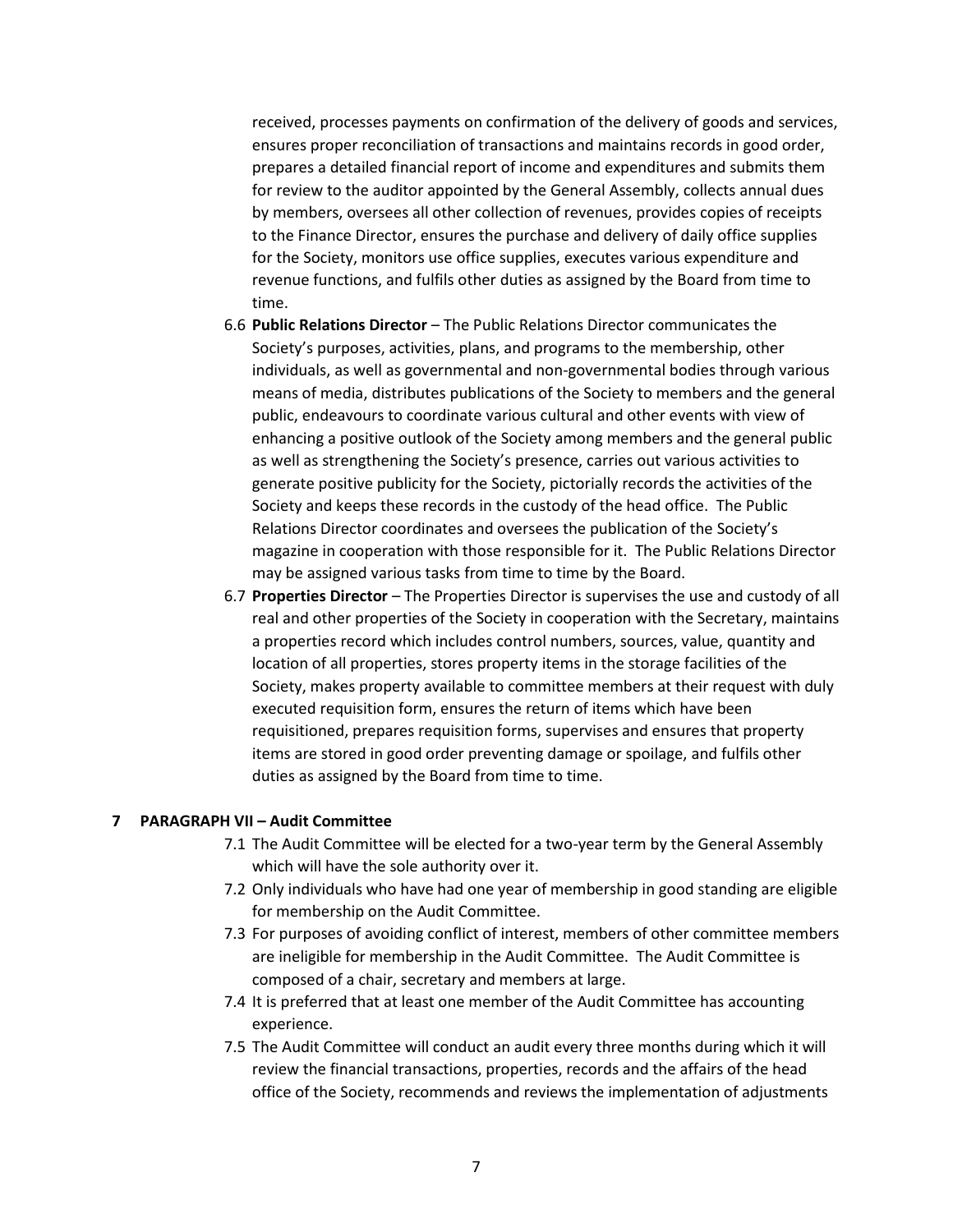and corrective measures, and is authorised to carryout surprise audits as deemed necessary. The auditees are required to fully cooperate with the Audit Committee.

- 7.6 Provides an audit report of the annual audit activities and findings to the General Assembly at the General Meeting of members.
- 7.7 During transition of the leadership of the Society, the new Audit Committee will ensure that a proper report of the financial and other properties with notes of deficiencies, if any, have been provided to it before commencing its term.
- 7.8 The Audit Committee works with the Treasurer in keeping the financial and property records of the Society in good form.
- 7.9 In the event that there is disagreement among the Board to the extent that the Board cannot discharge its duties, the Audit Committee will ask the Board to call a General Meeting.
- 7.10 The Audit Committee is responsible to monitor and ensure that the General Meeting is held in a timely and proper manner.

# **8 PARAGRAPH VII – Nominating Committee**

- 8.1 The Nominating Committee is elected by and solely responsible to the General Assembly.
- 8.2 The Nominating Committee is composed of three members, namely, a chair, a secretary and a member at large.
- 8.3 The Nominating Committee is expected to have a thorough grasp of the by-laws of the Society.
- 8.4 The Nominating Committee ensures that a democratic process is followed in the election of committee members and explains to members the roles and responsibilities of different positions to which members are being elected. A minimum of two candidates must be nominated for each position on the Board and the Audit Committee. In the event that there aren't sufficient volunteers or eligible candidates, the Nominating Committee may present a minimum of seven candidates for the Board and a minimum of five candidates for the Audit Committee.
- 8.5 After introducing the nominees, the Nominating Committee will conduct the election with a secret ballot.
- 8.6 During the transition following the election of the new Board, the Nominating Committee will supervise the process and work with the Audit Committee to ensure an orderly handover of properties and records. The Nominating Committee will present copies of the records to the Audit Committee and the newly elected committees and the committees finishing their terms before concluding its responsibility.

#### **9 PARAGRAPH IX – Eligibility to Participate in Elections**

9.1 A candidate to any of the committees must a member who has held membership in good standing for a minimum of one year, whose dues and fees are up to date and is an active participant in the affairs of the Society.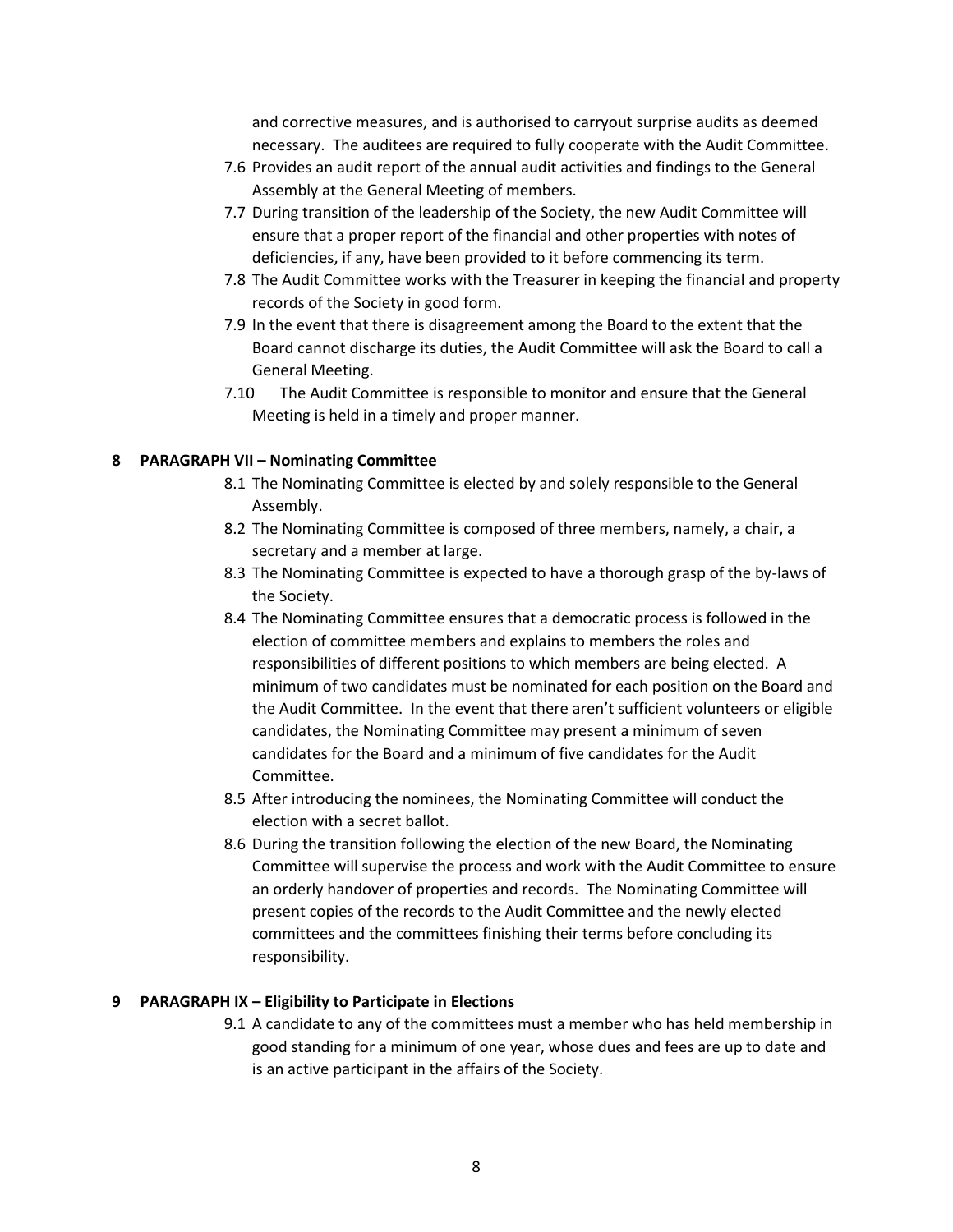- 9.2 A member must have paid all dues and fees and been a member in good standing for a minimum of three months before being eligible to vote in any elections.
- 9.3 Votes will be conducted only in person and the Society will not practice proxy voting.
- 9.4 A nominee of the Board or the Audit Committee must be clearly knowledgeable of the Society's purposes and its by-laws, must have a clean criminal record, must have been a member in good standing for a minimum of one year, must be a member whose dues and fees are current, and must be an individual who is an active participant in the affairs of the Society. An individual who has been a member for less than one year is not eligible for nomination to any of the Committees.
- 9.5 In the event that the elected officials of the committees are unable to discharge their duties, and if such deficiency is determined to have an immediate negative impact on the Society, the Nominating Committee can call an emergency meeting of the members to conduct a new election. Should this not take place in a timely fashion, the election will be held at the next regular General Meeting.
- 9.6 Members of the Board and the Audit Committee are limited to two consecutive two-year terms after which they have to take a mandatory break of four years before becoming eligible for election again.

# **10 PARAGRAPH X – Membership**

- 10.1 **Members -** Members are Ethio-Canadian individuals above the age of eighteen who consent to be members and operate in accordance with the Society's by-laws, pay the fees and dues of membership in a timely fashion, support the purposes of the Society, and are active participants in the affairs of the Society.
- 10.2 **Associate Members –** Associate Members are individuals who consent to be associate members of the Society in accordance with the Society's by-laws, is unable to pay the membership dues for reasons undetermined by the Society, is ineligible to vote or stand for office of any of the committees but is allowed to fully participate in other activities of the Society.
- 10.3 **Honorary Members –** Honorary Membership is issued to any organization, family or individuals of Ethio-Canadian or other nationality who have contributed in some way to advance the causes of the Society. The Board is authorized to issue honorary membership to eligible bodies based on its review of their past, current and future potential contribution. The Board is also authorized to revoke honorary membership. Although not eligible to vote or stand for election for office on any of the committees, honorary members can attend all meetings open to members.

# 11 PARAGRAPH XI – Duties and Rights of Members

- 11.1 Each member has an obligation to respect, implement and ensure implementation of the purposes and by-laws of the Society.
- 11.2 Each member is expected to contribute according to his or her capacity to strengthen, enhance and grow the Society.
- 11.3 Each member must pay the dues and fees of the Society in a timely manner.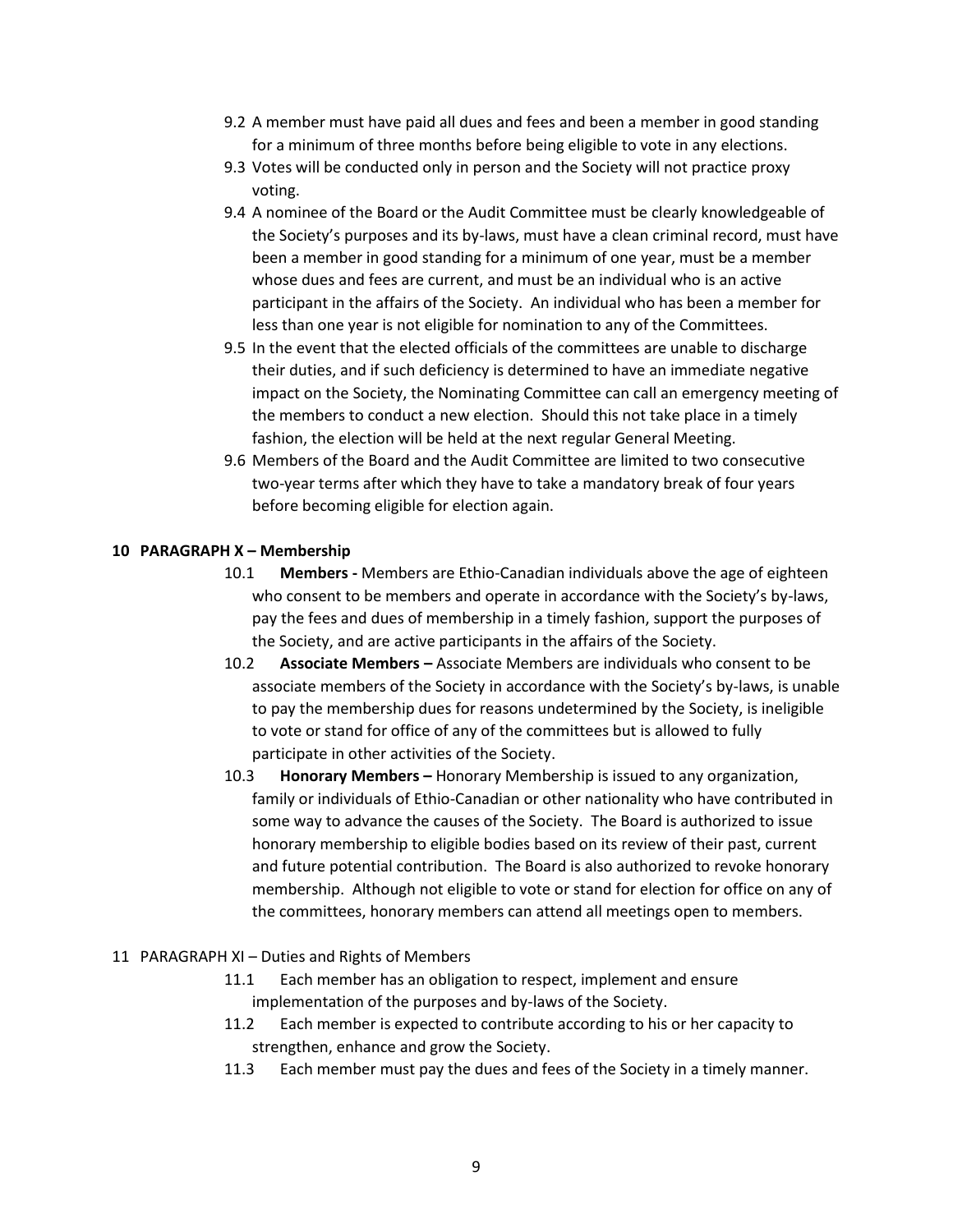- 11.4 Each member is expected to provide volunteer service in the amount of twelve hours per year (one hour per month).
- 11.5 A member whose name is brought forth as a candidate for election to the Board, Audit Committee or Nominating Committee must be clearly knowledgeable of the Society's purposes and its by-laws, must have a clean criminal record, must have been a member in good standing for a minimum of one year, must be a member whose dues and fees are current, and must be an individual who is an active participant in the affairs of the Society. If it was discovered that an individual who is deficient in one of these aspects has been elected to one of the said positions, the Board will endeavour to review the matter and remove the individual from office on a temporary basis for ratification by the General Assembly. If the deficiency is related to a criminal record, the Board will remove the individual immediately from office and have the matter ratified by the General Assembly.
- 11.6 Each member is eligible to receive an equal share of the benefits offered by the Society.
- 11.7 Each member has the right to participate in and benefit from the educational, work-related services or other social life activities carried out by the Society.
- 11.8 Members and their children have the right to participate in and benefit from programs offered by the Society which are designed to enhance their linguistic and historical heritage.
- 11.9 The Society will endeavour to assist its members by providing information and other means so that they may acquire jobs within their professions.
- 11.10 Priority will be given to qualified members if and when the Society has a need to carryout business transactions of any form in which delivery of goods or services is required.
- 11.11 In case of death of a member, the Society will place a wreath at the funeral.
- 11.12 A member who requests a copy of the by-laws is entitled to receive one at no cost to him or her.
- 11.13 The Society will keep lists in good order by category of members, associate members and honorary members.
- 11.14 Members are required to pay the registration fees and annual dues as set by the General Assembly.
- 11.15 In the case of voluntary withdrawal or withdrawal by any other means from membership, individuals are not entitled to refund of any portion of dues or fees they have paid or items which they have donated to the Society. The payments and donations are considered unconditional properties of the Society.
- 11.16 If membership dues of an individual are overdue by three months, the individual's membership will be revoked.
- 11.17 Any member can withdraw from membership at any time and, having provided the reason for withdrawal in writing, can request a copy of confirmation of membership until the date of their withdrawal from the Society.
- 11.18 Membership is terminated upon death, voluntary withdrawal, and forcible removal for various reasons by the Society, and for failure to pay fees for a period of three months.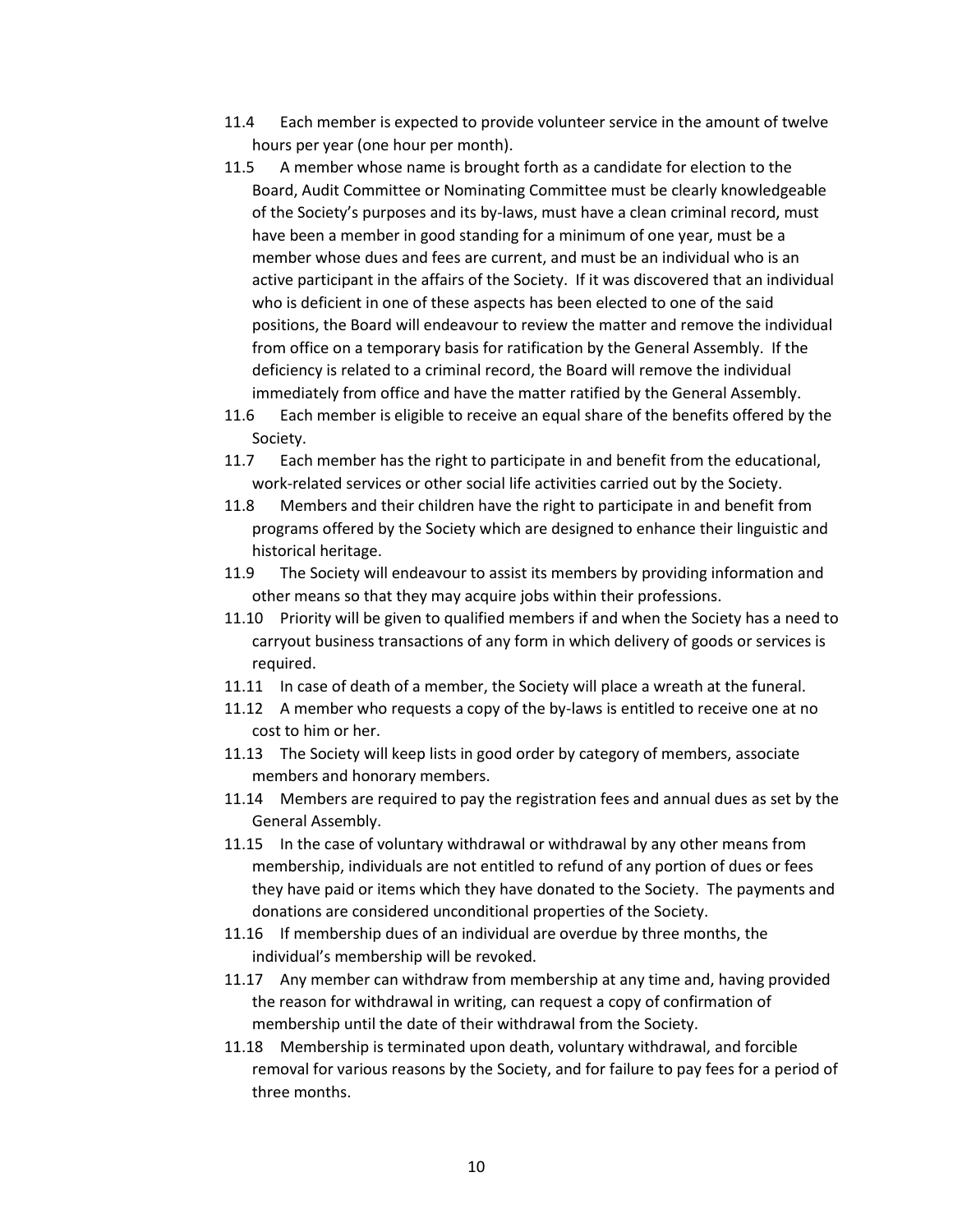- 11.19 The Board will terminate the membership of an individual who takes actions contrary to the purposes of the Society, intentionally tries to weaken or harm the Society, and acts in a way which directly or indirectly harms other members until the General Assembly takes legal or other measures as necessary.
- 11.20 An individual whose membership has been terminated has an obligation to return property and records of the Society which are in his or her custody within a timeframe set by the Board. Should the individual fail to do so, legal action may be taken by the Society.
- 11.21 A member who had withdrawn voluntarily can request to be reinstated into membership in writing and by completing the required membership application form and, upon review by the Board, may be fully reinstated into membership.
- 11.22 An individual whose membership was terminated by the General Assembly for violation of one or more of the membership criteria, must write a letter of apology accompanied by the required application if they wish to be reinstated into membership. Determination of this request is made by the General Assembly.
- 11.23 While recognizing the unity of the family, membership in the Society is for individual members of the family based on their duly executed application, as well payment of registration fees and annual dues as per these by-laws.
- 11.24 An individual who has completed the required application but has not paid the registration and annual dues is considered an Associate Member. The family of an individual who is a full member are not entitled to receive any membership benefits other than the benefits given to all families of members by the Society.
- 11.25 Individuals under the age of eighteen are not eligible to be members. Those who are above eighteen years of age have the right to become members upon completion the required forms and consideration by the Board.
- 11.26 A husband and wife who have individually applied for membership and have each fulfilled the required membership criteria have the right to participate in elections as individuals and are entitled to all benefits membership as individuals.
- 11.27 Benefits of membership are not transferrable unless otherwise permitted by law. Should a member transfer membership benefits inappropriately to a noneligible individual, the Board will take appropriate measures ranging from temporary revocation of benefits to termination of membership based on the extent of the violation. These measures must be ratified by the General Assembly.

# **12 PARAGRAPH XII – Meetings**

- 12.1 A meeting at which quorum or a majority of the members are present is called the General Assembly. The General Assembly is a meeting where greater than 50% (50% plus one member) are present at a regular General Meeting of members or an Emergency Meeting of members.
- 12.2 The General Meeting of members will be held at a time and place as determined by the Board.
- 12.3 In accordance with the Society Act of British Columbia, the Annual General Meeting will be held annually with a maximum time gap of fifteen months between meetings as required by law.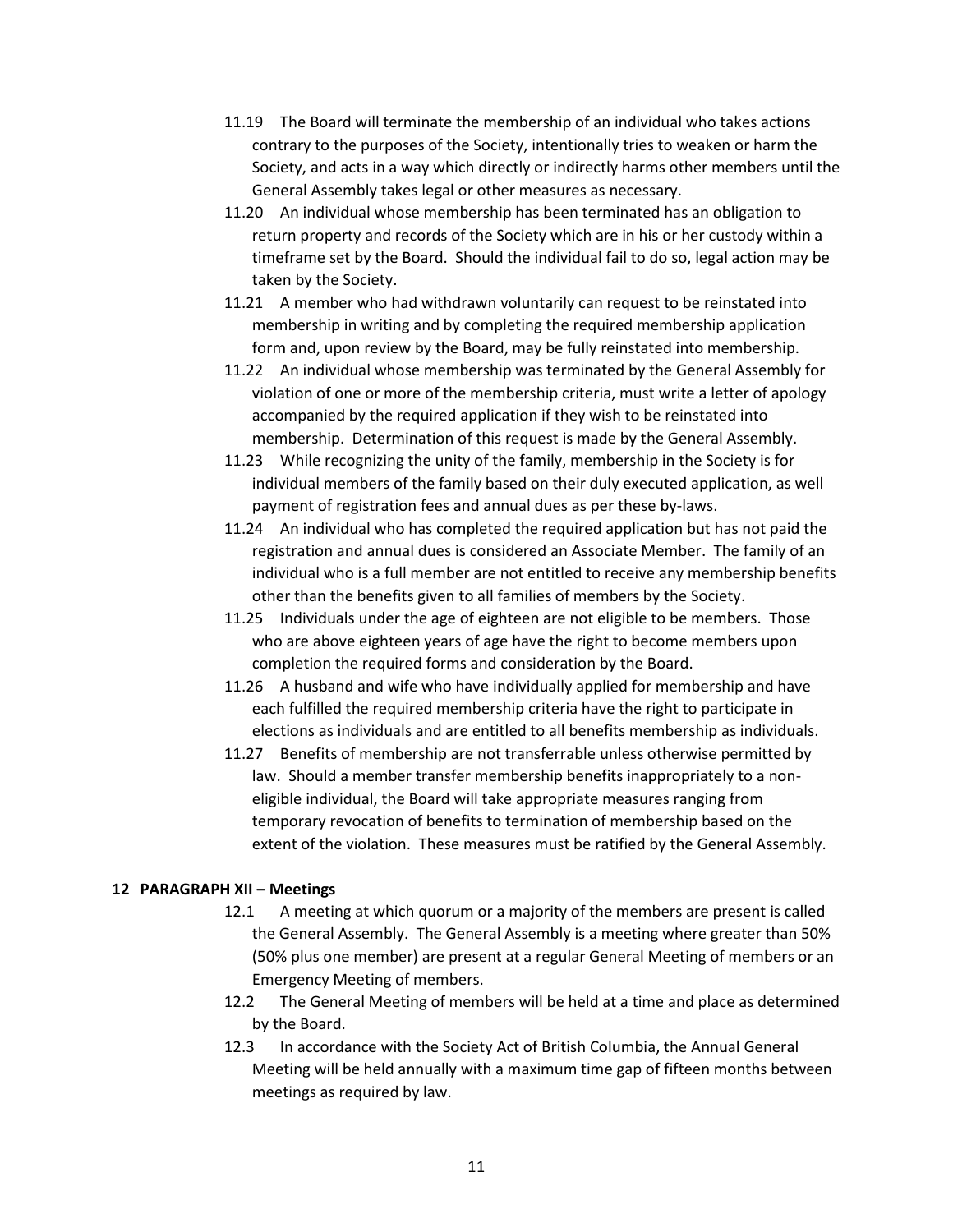- 12.4 Meetings other than the Annual General Meeting will be referred to as Regular General Meetings of Members which are called by the Board as required.
- 12.5 Meetings other than the Annual General Meeting and the Regular General Meetings are Emergency Meetings called as urgent situations arise.
- 12.6 Notice of Meeting including the time, place and agenda will be sent fifteen days before the General Meeting. Failure of delivery of notice for reasons beyond the control of the Society does not negate the validity of the General Meeting.
- 12.7 Should the President, Vice President and the Secretary not be present at the General Meeting for thirty minutes after the scheduled time at which the meeting is to start, the Board will assign one of the Board Members present to chair the meeting.
- 12.8 The General Assembly at the General Meeting receives the reports from various sections of the Society, discusses matters and makes decisions on them, elects Board, Audit Committee and Nominating Committee members, as well as ratifies changes and amends the by-laws.
- 12.9 Should none of the Board Members be present at the duly called General Meeting for thirty minutes after the scheduled time at which the meeting is to start, the members present can elect among themselves a member to chair the meeting.

# **13 PARAGRAPH XII – Conflict of Interest**

Members of the Board and Audit Committee, volunteers and employees of the Society are prevented from activities which give rise to a conflict of interest in relation to the Society and impede impartiality in the discharge of their duties. Should any such persons determine that there is a conflict of interest relative to their role, they are required to recuse themselves voluntarily having disclosed the nature of the conflict to the Board.

There is conflict of interest under the following conditions:

- 13.1 Where more than one member of an immediate family, i.e., spouses, parents, children and siblings, is serving on the same committee at the same time, namely, the Board and the Audit Committee.
- 13.2 Where a member of the Board, a member of the Audit Committee, an employee, a volunteer of the Society and a close relative of any of these individuals have a contract or any other business transaction agreement with the Society
- 13.3 Where business entities which benefit a member of the Board, a member of the Audit Committee, an employee, a volunteer of the Society and a close relative of any of these individuals have a contract or any other business transaction agreement with the Society
- 13.4 Where a gift in cash, in kind or in the form of entertainment, irrespective of magnitude, is offered to members of the Board, members of the Audit Committee, employees of the Society or volunteers of the Society with the intent of influencing decisions
- 13.5 Where a member of the Board, a member of the Audit Committee, an employee and a volunteer of the Society have acted in a manner that is motivated by self-interest to the detriment of the Society In the event that it is determined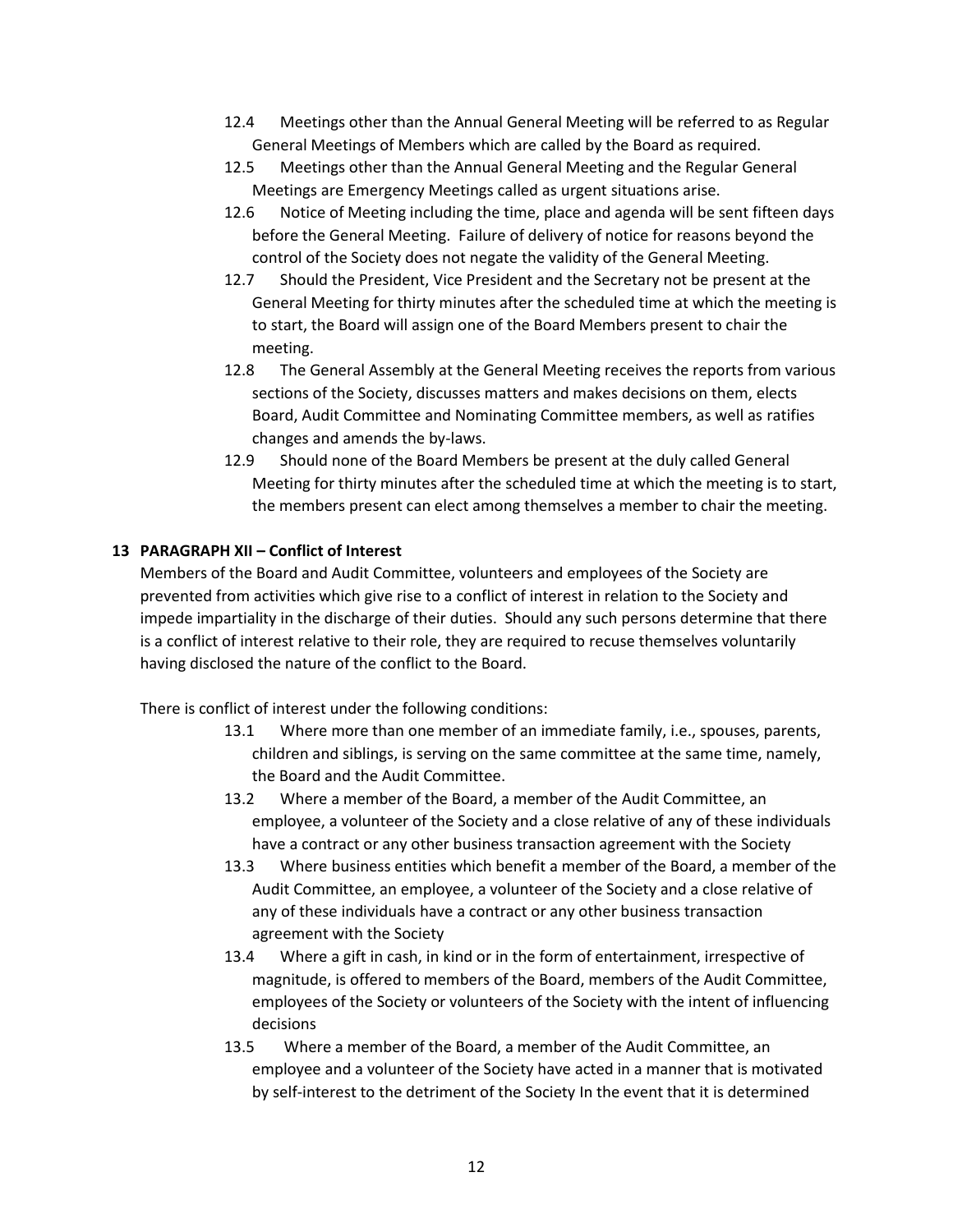that a member of the Board, a member of the Audit Committee, an employee and a volunteer of the Society has acted in a manner that is motivated by self-interest to the detriment of the Society the Board will remove them from their position with the Society and, in accordance with the severity of their offence, remove them from membership, as ratified by the General Assembly.

13.6 Each member of the Board, member of the Audit Committee, an employee and a volunteer of the Society must endeavour to adhere to the conflict of interest guidelines and confidentiality policies of the Society as outlined in the by-laws. The Board is responsible for safeguarding the Society from harm by overseeing matters of conflict of interest and issuing administrative guidelines which mitigate such problems as required.

# **14 PARAGRAPH XIV – Amendments**

- 14.1 As of February 28, 2015 all pre-existing by-laws have been replaced by these bylaws and, accordingly, all agreements, debts, obligations and rights that are included in these by-laws concern the Ethiopian Community Association of BC.
- 14.2 All future amendments must be delivered thirty days in advance of a General Meeting at which these amendments are to be considered by the General Assembly in writing accompanied by signatures of thirty members in good standing. The Board is responsible to give notice to its members of the proposed amendment prior to the General Meeting.
- 14.3 An amendment can be proposed at the General Meeting by members.
- 14.4 In the interest of thoughtful and methodical consideration of the proposed amendment, the General Assembly, at the meeting where the amendment has been first proposed, will elect an ad-hoc committee with a chairman and a secretary plus at least one and at most three other individuals who have been members in good standing for not less than one year and possess a solid knowledge of the by-laws of the Society to review the merits of the proposed amendment and bring a recommendation to the following General Meeting.
- 14.5 The Board will oversee the election of the ad-hoc committee which is charged with reviewing the by-law amendment, ensure that the electoral procedures are in accordance with these by-laws and cooperate with the ad-hoc committee once it is formed as it discharges its duties.
- 14.6 All proposed amendments must undergo the reviews outlined in these bylaws, must be presented to the membership by the Board with its recommendation and must be ratified by the General Assembly before they can become effective.
- 14.7 A two-thirds vote of the members in good standing is required to amend, change or remove or add any part of these bylaws.

# **15 PARAGRAPH XV – Fiscal Year**

15.1 The fiscal year end of the Society is December 31.

**16 PARAGRAPH XI - Dissolution**